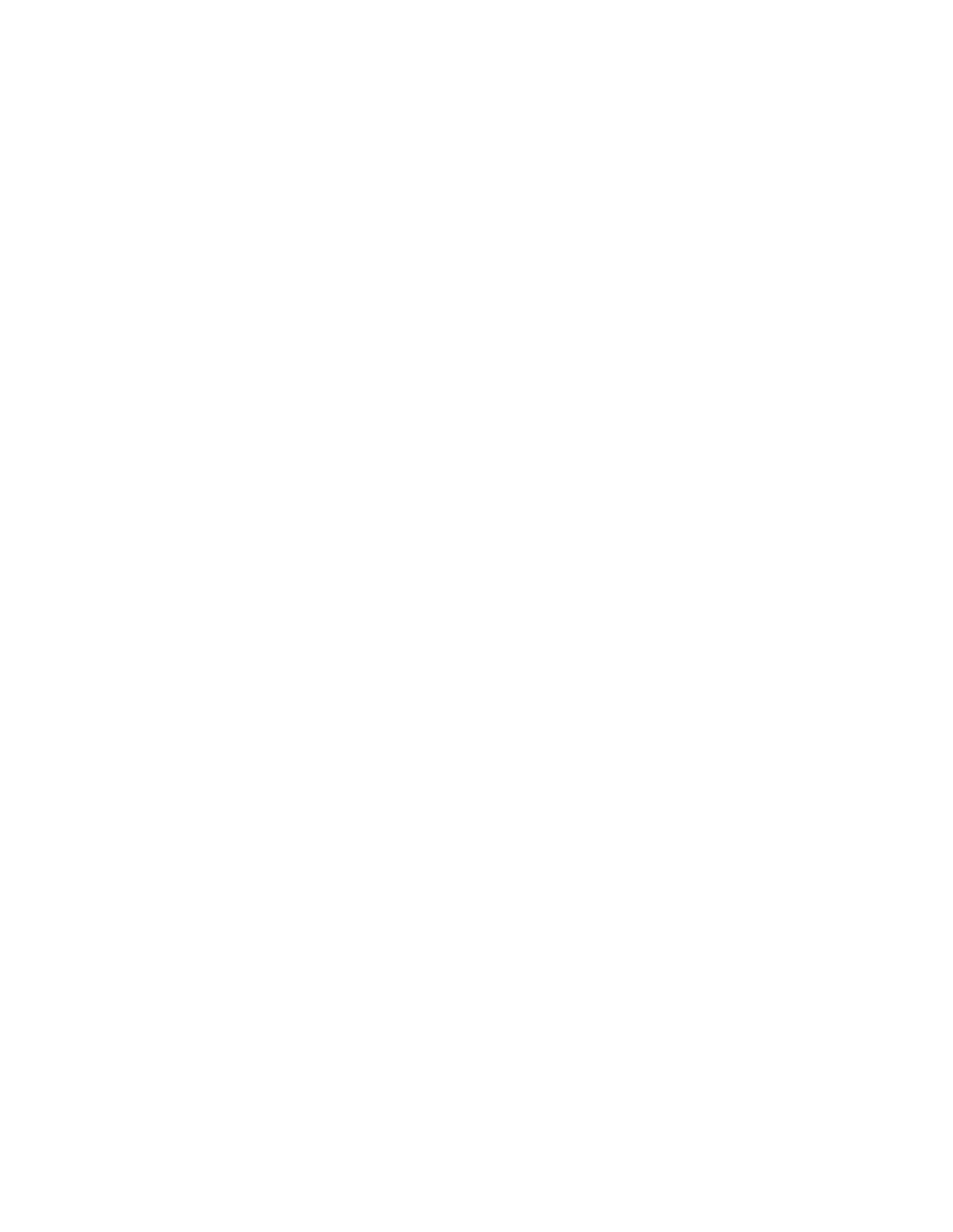## $3 L H F H V 2 B H$  $-HZHO$

### $(236FRUHVLQ7('6$

: H KDYH PDGH VHYHUDO LPSURYHPHQWV LQ 7('6 RYHU WKH SDVW GDWD LQWR 7('6 DW WKH HQG RI HDFK \HDU : H KDYH EHHQ RSHUDW VR XSORDGLQJ (23 LQWR 7('6 ZLOO EH GHOD\HG WKLV \HDU 7KLV Z DFFRXQWDELOLW\ DV WKH VDPH GDWD WKDW LV XSORDGHG WR 7('6 SVVHVVPHQW DQG SFFRXQWDELOLW\

7KLV SUHVHQWV LWVHOI DV D SHUIHFW WLPH WR SXW WKRVH FRO SDUWV LQ HDFK VFKRRO FXUULFXOXP FRDFK FRXQVHORU (23 \$VVH (DFK RI\RX LV UHVSRQVLEOH IR¶RUSDHUSDRWLMRLQR Q7RKLLW KHHDVUFKZRHR HONQFRXU VRPH RI WKH SLHFHV RI \RX PDNH VXUH WR LQFOXGH \RXB(6263 &RRI WR HQVXUH DOO VWXGHQWV DUH SURSHUO\ UHFRJQL]HG

# , :LOO %H <del>k</del>ebh iru  $-$  \$0  $-$  \$UUHDX

7('6 7UDLQLQJ 6FKHGXOH

: H KDYH EHHQ HISHULPHQWLQJ ZLWK ZD\V WR VKRUWHQ WKH WUD DUH ZRUNLQJ RQ LW 5HJDUGOHVV DOO XVHUV DUH UMHDXQBELG WWW.RPE **IRX DWHDZDUH RINGRESDEWNRQ RXU VWXGHQWV DQG WKH VFKRROV** ZRUN 5HPHPEHU WKDW, ZLOO EH KHUH IRU \RX ODNH LW D SRLQW ZLWK \RX &KHFN \RXU OD **\WI \VOBYQLWQB \GZWHIDIU\NRXUHJLVWHU <mark>IR</mark>U** 

& X U U H Q W G D W H V D U H O L V W H G E H O R Z 7 K H \ <u>kZ W O O / D O O XF DSVRLVK W</u> <mark>N G</mark> J R <u>WHGV3DJHVGH**DQXG**OWRQQV</u>WY[KH .'(3URIHVVLRQDO<u>KHWDVUSQLQ3S%SKFODQMHAWQL</u>GKKR  $3/%$  % + RPH  $3/%$  % + RPH

- X Q H ) U D Q N I R U W -XQH )UDQNIRUW -XQH )UDQNIRUW \$XJ &DOORZD\ &R \$XJ /RJDQ &R \$XJ & RUELQ \$XJ )UDQNIRUW \$XJ 3LNH & R \$XJ & DUWHU & R \$XJ ) ORUHQFH \$XJ ) UDQNIRUW Ø  $\hat{A}$  OE C • Z}}o uµ•š }u‰<u>dvšd</u> š(^MOEu $\frac{3}{4}$ Z Ÿ(})o•o}Á]v P •šµ vš•W  $\mathscr{C}$ 汇 **16** 正  $\mathscr{C}$ Ă Æ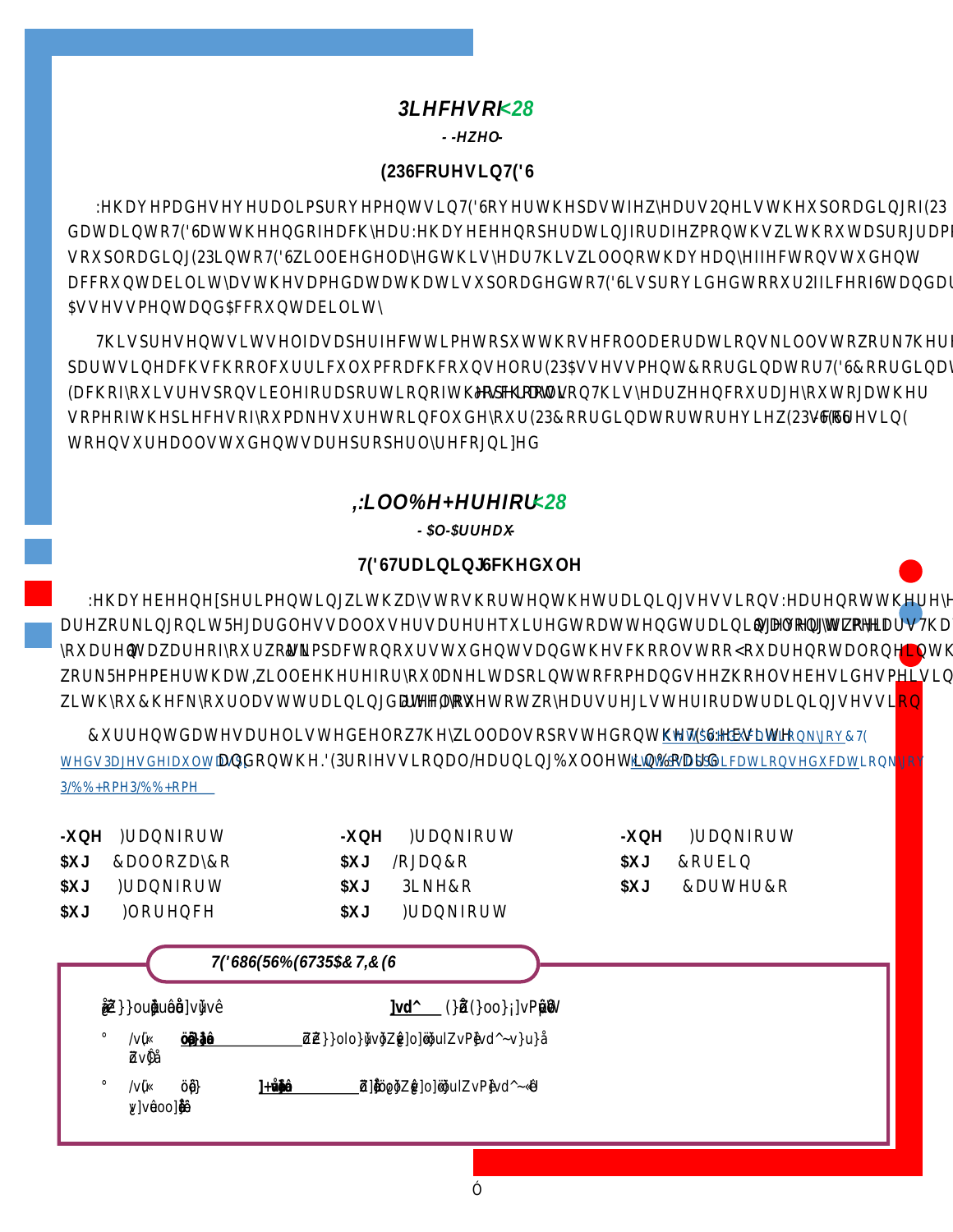## **When Will I See** *YOU* **Again**

*- The Three Degrees -*

#### **Phasing Out Pathways**

The first set of pathways being phased out will be gone at the end of the 18-19 school year. This has been in process for the past two years. If you haven't already addressed this, it is time. Phased out means gone. If you are wondering when will I see you again, the answer is: You won't. Once the pathway is officially phased out, it will no longer be visible in TEDS.

To see which pathways are being phased out and when, review the Pathway Phase-out Guidance ([https://education.ky.gov/CTE/ctepa/Documents/17](https://education.ky.gov/CTE/ctepa/Documents/17-18_Crosswalk-Phaseout.pdf)-18\_Crosswalk-Phaseout.pdf).

If you have students returning next year and their current pathway is being phased out at the end of this year, you will need to ensure there is a pathway in your TEDS that will best fit those students when they return. REMEMBER: You may need to add a pathway to your TEDS to accommodate this. New pathways are not automatically added. Each school will have to make its own decisions and requests to add new pathways.

# *YOU Can Do Magic*

*- America -*

### **Adding Pathways to Your TEDS**

Do you want to offer new high wage high demand pathways at your school ? Do you have pathways that are phasing out that you need to replace? If you said "yes" to either of these, it is time for you to learn that you can do magic. Well, not really, but if you get them added in time it will garner you praise and appreciation from your students and school administrators. Before you perform this minor magic trick, make sure you have the appropriate instructors for the required courses, and then add the pathway to your TEDS. Your magician will need Secondary Administrator-Full rights in TEDS. They can request the addition directly in TEDS. Voila, your new pathway is in your TEDS and waiting for you. Simply review the document Request to ADD or REMOVE a Pathway on the **TEDS Step-by-Step website** [\(https://](https://education.ky.gov/CTE/teds/Pages/TEDSStepbyStep.aspx) [education.ky.gov/CTE/teds/Pages/TEDSStepbyStep.aspx\)](https://education.ky.gov/CTE/teds/Pages/TEDSStepbyStep.aspx). Hurry; you only have until September 1 to make the request. Don't let time sneak up on you.

### *There Will Never Be Another YOU*

*- The Modern Jazz Quartet -*

### **Updates for Diesel Pathway**

Usually, when we say, "There will never be another you", we are thinking along the lines of, "If I had to deal with two of you…" We feel the same way about CIP codes. No doubling. Such an error has been discovered in the 19-20 Program of Studies for the **Diesel/Medium-Heavy Technology Career Pathways**.

- The correct CIP code for Diesel Brake Repairer is **47.0605.04**
- The correct CIP code for Diesel Engine/Electrician Technician is **47.0605.05**
- The correct CIP code for Diesel Front End Technician is **47.0605.06**

These will be updated online.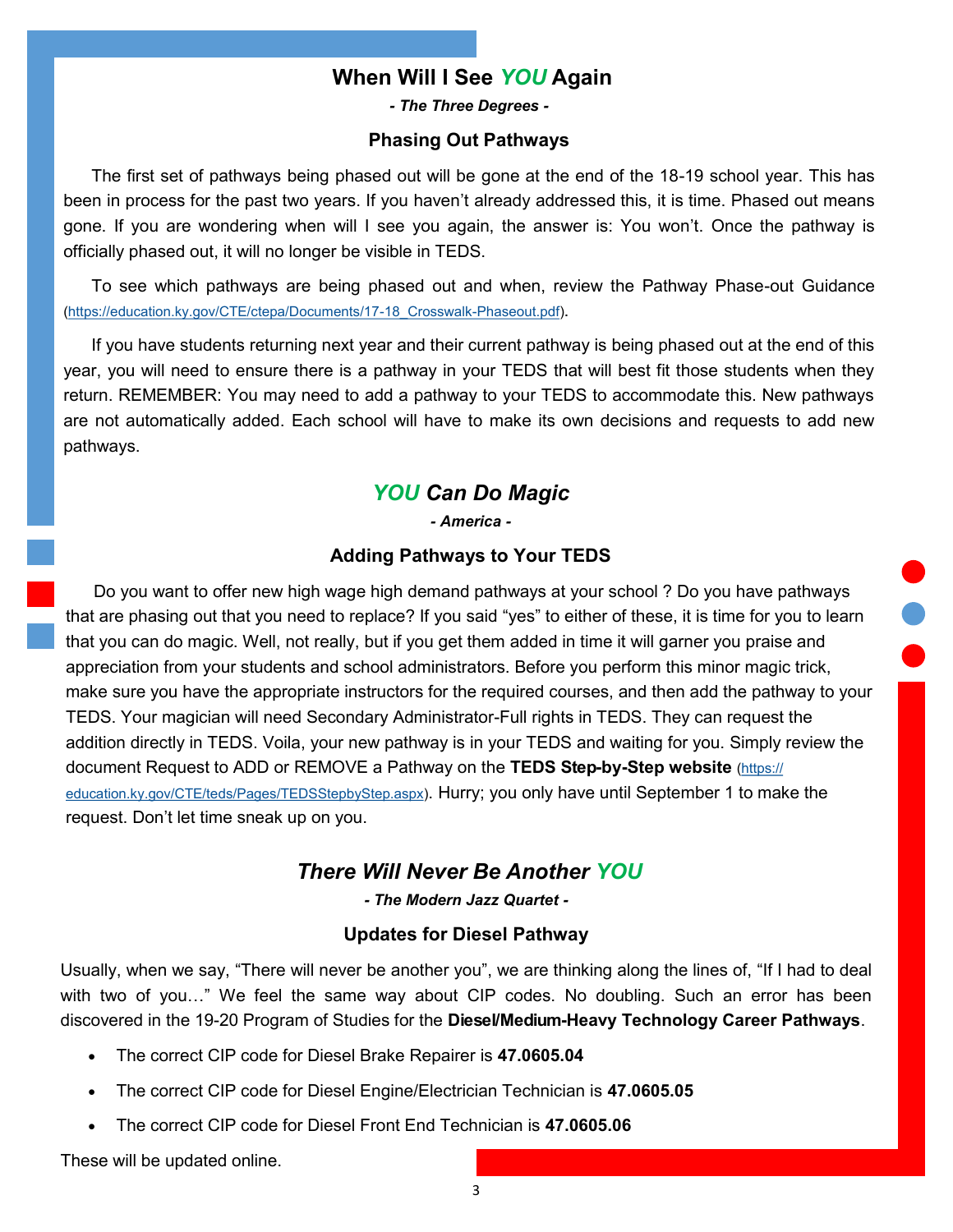# *YOU Do Your Thing*

*- Montgomery Gentry-*

## **Completing Terminations**

Each year, each school with a CTE program is required to complete terminations for all preparatory seniors, all students (exploring and preparatory, all grades) that transferred away from their home school (not just the ATC) and any students (exploring and preparatory, all grades) that dropped out of their home high school. Everybody wants to do things their way. I say go right ahead. You do your thing. To make sure your thing fits the TEDS thing, there are a few basic concepts to keep in mind as you begin your work on terminations.

- Update student data in IC based on the TEDS vs. IC Data Cheat Sheet and complete your end of year export files BEFORE your building level access is locked for the school year.
- Termination of TEDS records can only be completed in TEDS (not in IC)
- Make sure the credit hours are always correct for each student. When a student enrolls in a pathway, drops a class, fails a class or transfers out before earning full credit, the information must be updated in IC and imported into TEDS.

For detailed instructions on these steps, go to the TEDS Step-by-Step Directions website and review "Enter Secondary Student Data in Infinite Campus", "Import Infinite Campus Data into TEDS" and "Enter Termination Status in TEDS". Lastly, don't forget the "TEDS vs IC (Data Update Cheat Sheet)". There is one thing you don't have to worry about though… Seniors identified as "exploring" in TEDS will be terminated automatically.

# *WHAT RECORDS HAVE TO BE TERMINATED?*

*Every school must complete terminations* **in TEDS** *for the following students:*

- *ALL preparatory seniors*
- *ALL students that have transferred away from their HOME HIGH SCHOOL*
- ALL students that have dropped out of school

### **IMPORTANT REMINDERS**

- $\Rightarrow$  Make sure to select **ALL STUDENTS** when searching
- $\Rightarrow$  DO NOT terminate records of a student who will return to the HOME HIGH SCHOOL next year. If the pathway is being phased out, you will not be able to put them back in the pathway.
- $\Rightarrow$  Make sure you have done your last import for the year BEFORE you begin work on terminations.
- $\Rightarrow$  Make sure your last import of the year is completed BEFORE your building level Infinite Campus has been locked for the year.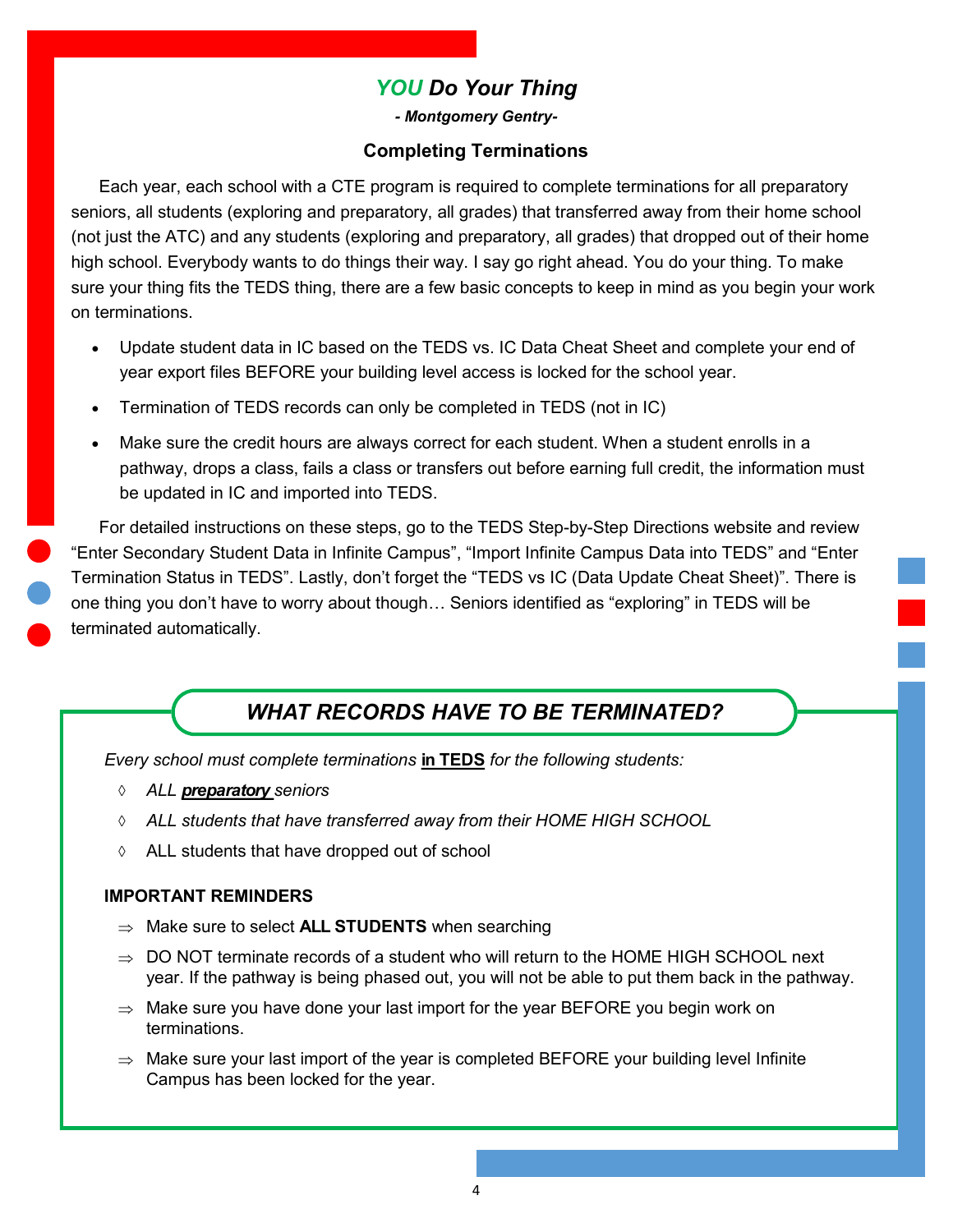# *YOU Ain't Seen Nothing Yet*

*- Bachman-Turner Overdrive -*

### **State Conference**

CTE is growing and improving every day. As we prepare for the upcoming KACTE Conference, all that comes to mind is you ain't seen nothing yet. There are big changes coming for 2019-2020. We are not talking just changes in TEDS. The new program of studies, EOP, Perkins, pathway courses and curriculum are just a few of the changes. You should really make plans to be there so you can get up to speed and be better prepared for your kids next year. For more information, go to [http://kacteonline.org/program/](http://kacteonline.org/program/registration/) [registration/.](http://kacteonline.org/program/registration/) Bring a friend!

Learning that works for Kentucky **Our Mission: Student Success** 

> **2019 Kentucky Career** and Technical Education **Summer Program**

**Galt House Hotel and Suites Louisville, Kentucky** July 23-26, 2019

## *Thankful For YOU*

*- Toby Mac -*

### **Clean Data**

Clean data means accurate reports. Clean data lets you prove that your kids are as good as you think they are. Clean data ensures your school is being properly represented in accountability measures (you know, funding). I would like to take this moment to say that I am thankful for you. All of you. I am thankful that you care enough about your students to ensure that they get the best. I am thankful for you because you

- Double check your data to ensure that students enrolled in pathways have the correct credit hours posted.
- Ensure student records are updated when anything about that record changes. This includes if the student drops class, fails class or transfers out.
- Properly terminate TEDS record when a student transfers, drops out or graduates from their home school and not before.
- Enter industry certification information when a student takes and/or earns an industry certification for their chosen pathway the same school year it is taken/earned.
- Properly note a student record in IC and import into TEDS When that student meets the definition of preparatory or change it back to exploring when necessary.